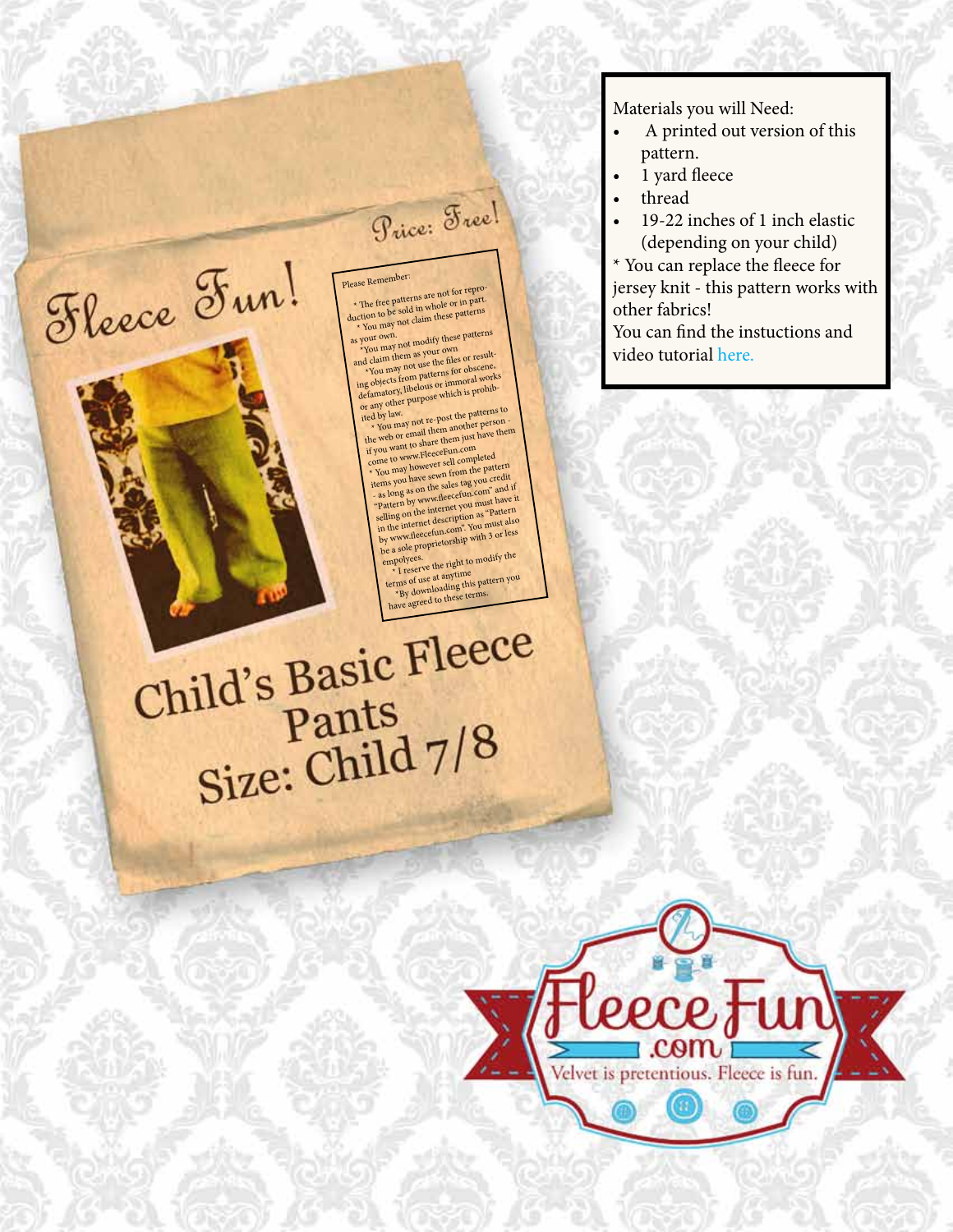## **Map 6 pieces**

**Confused on how to assemble the pattern? No worries! Just click here for an easy step by step video to show you how to assemble the pattern.**



## You might also like:

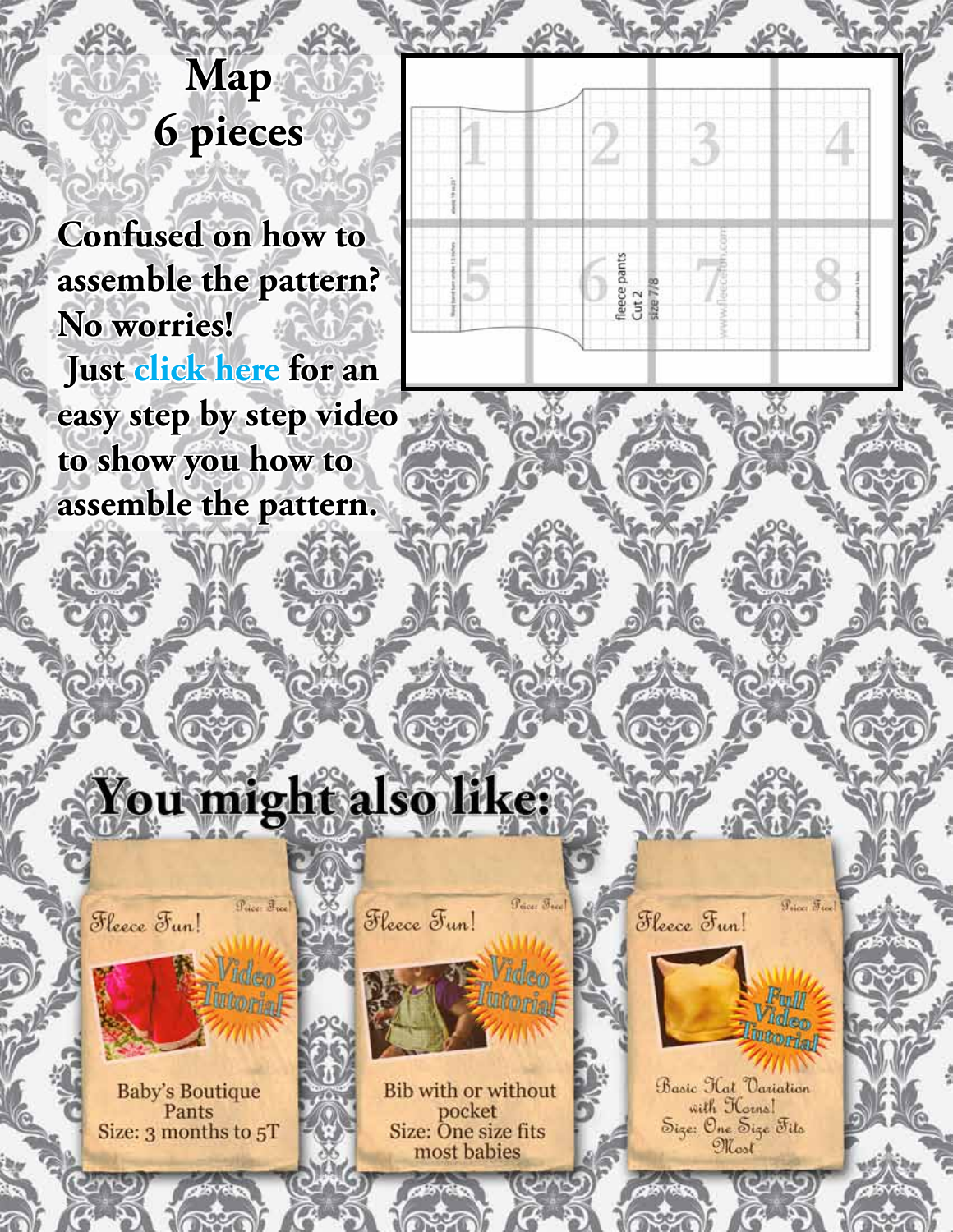|  |         | 9399            |  |  |  |            |  |  |  |  |  | $\frac{1}{2}$<br>$c \in F u$ |               |  |  | 七.www.moj.uu iaoaal f.www.moj.uu iaoaal f.www.moj.uu iaoaal f.www                                                                                                                                                                                                                                                                                                     |  |  |  |  |  |  |  | ∍ |  |  |  |   |  |                       |  |
|--|---------|-----------------|--|--|--|------------|--|--|--|--|--|------------------------------|---------------|--|--|-----------------------------------------------------------------------------------------------------------------------------------------------------------------------------------------------------------------------------------------------------------------------------------------------------------------------------------------------------------------------|--|--|--|--|--|--|--|---|--|--|--|---|--|-----------------------|--|
|  |         | 9.3.9.9<br>9099 |  |  |  |            |  |  |  |  |  | $\omega$<br>$\omega$         |               |  |  | $\frac{1}{2}$<br>$\frac{1}{2}$<br>$\frac{1}{2}$<br>$\frac{1}{2}$<br>$\frac{1}{2}$<br>$\frac{1}{2}$<br>$\frac{1}{2}$<br>$\frac{1}{2}$<br>$\frac{1}{2}$<br>$\frac{1}{2}$<br>$\frac{1}{2}$<br>$\frac{1}{2}$<br>$\frac{1}{2}$<br>$\frac{1}{2}$<br>$\frac{1}{2}$<br>$\frac{1}{2}$<br>$\frac{1}{2}$<br>$\frac{1}{2}$<br>$\frac{1}{2}$<br>$\frac{1}{2}$<br>                  |  |  |  |  |  |  |  |   |  |  |  |   |  | ちんwww.<br>$-90.00.00$ |  |
|  |         | 9399            |  |  |  |            |  |  |  |  |  | $\alpha$                     |               |  |  | $\sum_{n=1}^{\infty} a_n$<br>$\sum_{n=1}^{\infty} a_n$<br>$\sum_{n=1}^{\infty} a_n$<br>$\sum_{n=1}^{\infty} a_n$<br>$\sum_{n=1}^{\infty} a_n$<br>$\sum_{n=1}^{\infty} a_n$<br>$\sum_{n=1}^{\infty} a_n$<br>$\sum_{n=1}^{\infty} a_n$<br>$\sum_{n=1}^{\infty} a_n$<br>$\sum_{n=1}^{\infty} a_n$<br>$\sum_{n=1}^{\infty} a_n$<br>$\sum_{n=1}^{\infty} a_n$<br>$\sum_{n$ |  |  |  |  |  |  |  |   |  |  |  |   |  |                       |  |
|  |         | 9299            |  |  |  | ᇆᄊᄊᄊᄈᅌᄙᆞᆸᄞ |  |  |  |  |  |                              |               |  |  | $\sum_{i=1}^{n} \sum_{i=1}^{n} w_i w_i$                                                                                                                                                                                                                                                                                                                               |  |  |  |  |  |  |  |   |  |  |  |   |  |                       |  |
|  | ਰ ਤ ਰ ਰ |                 |  |  |  |            |  |  |  |  |  | Ó                            | <b>astlic</b> |  |  |                                                                                                                                                                                                                                                                                                                                                                       |  |  |  |  |  |  |  |   |  |  |  | š |  |                       |  |
|  |         |                 |  |  |  |            |  |  |  |  |  | čυ                           |               |  |  |                                                                                                                                                                                                                                                                                                                                                                       |  |  |  |  |  |  |  |   |  |  |  |   |  |                       |  |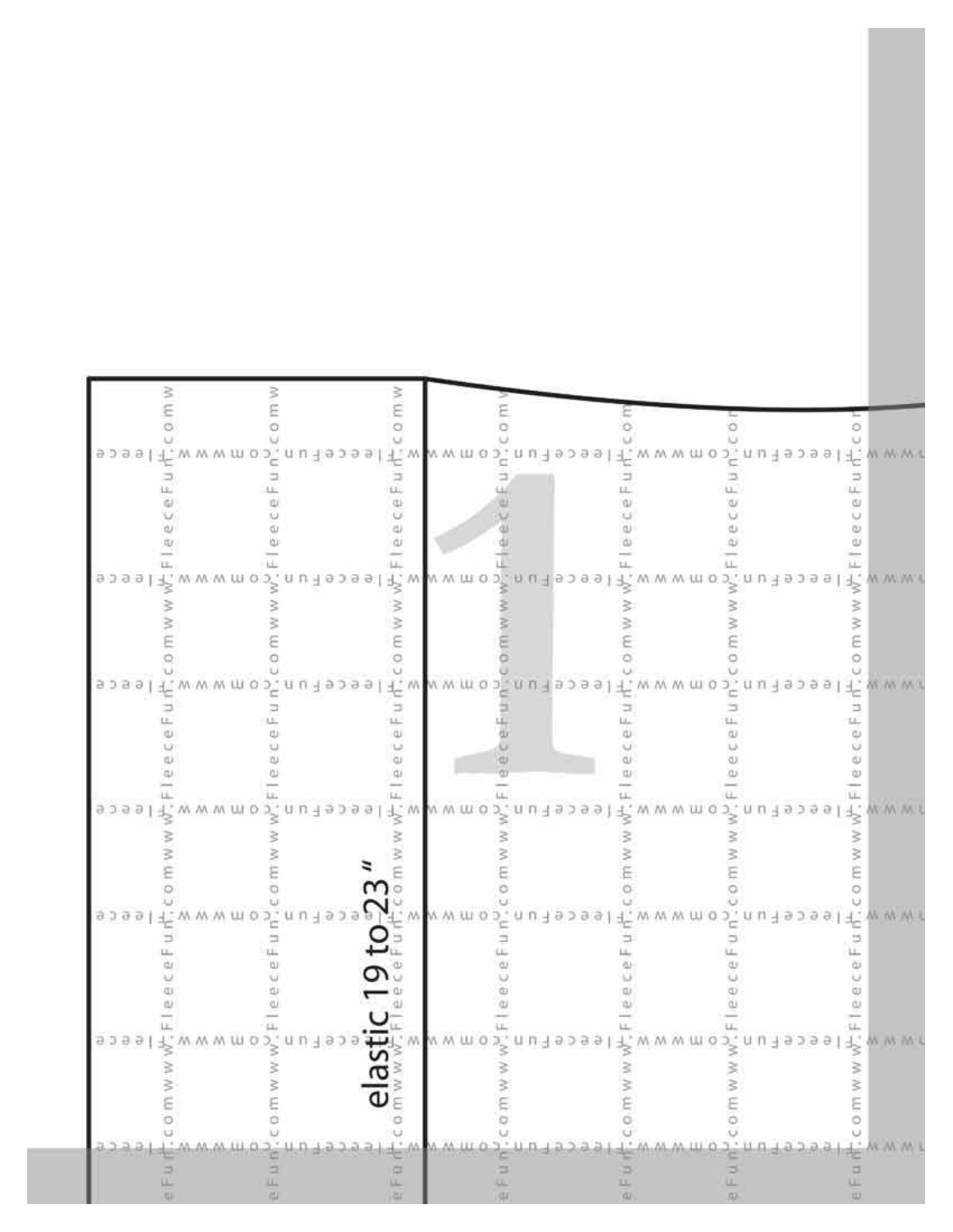|                            |                                | $\frac{\mu}{\mu}$<br>ē                                                                                                                                                                                                          | щ.<br>ψ                                                                                                          |
|----------------------------|--------------------------------|---------------------------------------------------------------------------------------------------------------------------------------------------------------------------------------------------------------------------------|------------------------------------------------------------------------------------------------------------------|
|                            | leeceFun<br>W W<br>ξ<br>o      | w w m<br>$\circ$                                                                                                                                                                                                                | <sub>7</sub> <sup>2</sup> w w w m o <sup>3</sup> n u 1 ∍ b s i 1 <sup>2</sup> w w w m o b î n u 1 s b s s l<br>ξ |
|                            | Ξ<br>LL.<br>e,<br>U.<br>ω<br>ω | ៷៷៷៳៰៰៹៓៱៲៴៲៲៰៰៰៰៲៲៛៝៷៷៷៳៳៰៹៓៱៲៲៸៲៲៰៰ <mark>៰</mark> ៰៲៲៛៝៷៷៷៳៳៰៰៓៱៲៲៲៲៰៰៰៰៲៲៛៝៷៷៷៳៳៰៰៓៱៲៲៲៲៰៰៰<br>o,<br>ü.<br>ΞĖ<br>Ψ<br>M<br>ω<br>¢į.<br>w<br>ω                                                                               | Ξ<br>ü.<br>w<br>α,<br>Φ                                                                                          |
|                            | ₹<br>s<br>ο                    | www.mosk.nutasasikkuww.mosk.nutasasikkuww.mosk.nutasasikkuww.mosk.nutasasi<br>₹<br>m w<br>Я.<br>៷ w w m o ɔˈ. n u ł ə ɔ ə ə l f v w w m o ɔˈ. n u ł ə ɔ ə ə l f v w w m o ɔ ̄. n u ł ə ɔ ə ə l f v w w m o ɔ ̄. n u ł ə ɔ ə ə l | β<br>O.<br>Ω                                                                                                     |
| e e c e L n u c o tu w w w | leeceFu                        | www.moj.nulepse                                                                                                                                                                                                                 | F. W. W. W. M. O. J. .<br>ひりょう                                                                                   |
|                            | 9399                           |                                                                                                                                                                                                                                 | W M 0 J *                                                                                                        |
| n w w m o >', n u          | ⊃'uu∃əp <mark>əəl</mark>       | $\frac{1}{2}$ in m m m o $\frac{1}{2}$ un                                                                                                                                                                                       | <sup>2</sup> , www.moวั.nu∃ร่วยัย                                                                                |
|                            |                                |                                                                                                                                                                                                                                 |                                                                                                                  |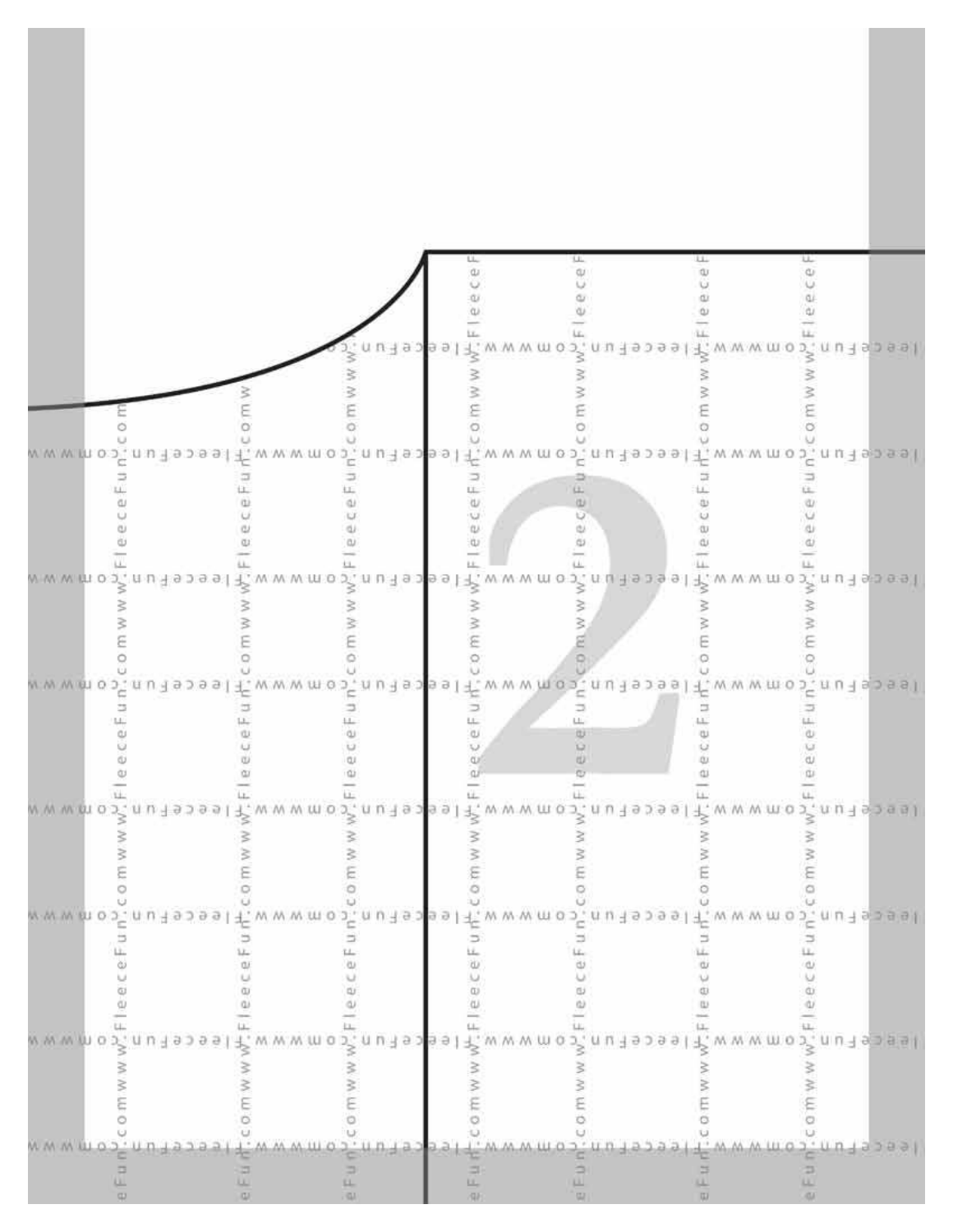| 山山<br>Φ | ğ,                            | e F<br>q)                                                                                                                            | ц.<br>i<br>F<br>Φ<br>C <sub>B</sub>                                                                                                          |
|---------|-------------------------------|--------------------------------------------------------------------------------------------------------------------------------------|----------------------------------------------------------------------------------------------------------------------------------------------|
|         |                               | ว ๑ ๑ l ่า้>็พ พ พ m ๐ ว่-็ n ม ฯ ๑ ว ๑ ๑ l i ้ -็ พ พ พ m ๐ ว่ . ๓ ม ฯ ๑ ว ๑ ๑ l i *๊ พ พ พ m ๐ ว่ . ๓ ม ฯ ๑ ว ๑ ๑ l i *๊ w พ พ m o | ω<br>ω<br>꾛                                                                                                                                  |
|         |                               | 3<br>⋚                                                                                                                               | š<br>s<br>E<br>ö                                                                                                                             |
|         | 头                             | ω<br>o<br>Φ                                                                                                                          | っㅎㅋ  片 w w w m o 가 n u i s > > ㅋ b l ギ w w w m o 가 n u i s > ㅋ b l ギ w w w m o 가. n u i s > ㅋ b l ギ w w w m o 가 n u<br>Ξ<br>щ<br>ω<br>u<br>ω |
|         |                               | ω<br>щ.                                                                                                                              | $rac{1}{2}$<br>щ<br>oesil fxwwwmo 3 nu 1 spael fxwwwmo 3 nu 1 spael fxwwwmo 3 nu 1 spael fxwwwmo 3 nu<br>$\geq$<br>š                         |
|         | щ                             | ε<br>O<br>⊐<br>ш                                                                                                                     | E<br>$\circ$<br>っөөl f www.mo.s nu t spaal f www.mo.s nu t spaal f www.mo.s nu t spaal f www.md.s nu<br>$\Rightarrow$<br>叫                   |
| 3 B D   |                               | Φ<br>O<br>ω<br>Ф                                                                                                                     | ш<br>Φ<br>ω                                                                                                                                  |
|         |                               |                                                                                                                                      | š<br>ö                                                                                                                                       |
|         | wwmop.nuteomww<br>M M M U O 2 | u n 4 9 3 9 9<br>WWW.M.O                                                                                                             | D. U. U.<br>19399<br>Þ                                                                                                                       |
|         |                               | $+9.399$                                                                                                                             | š                                                                                                                                            |
|         |                               |                                                                                                                                      |                                                                                                                                              |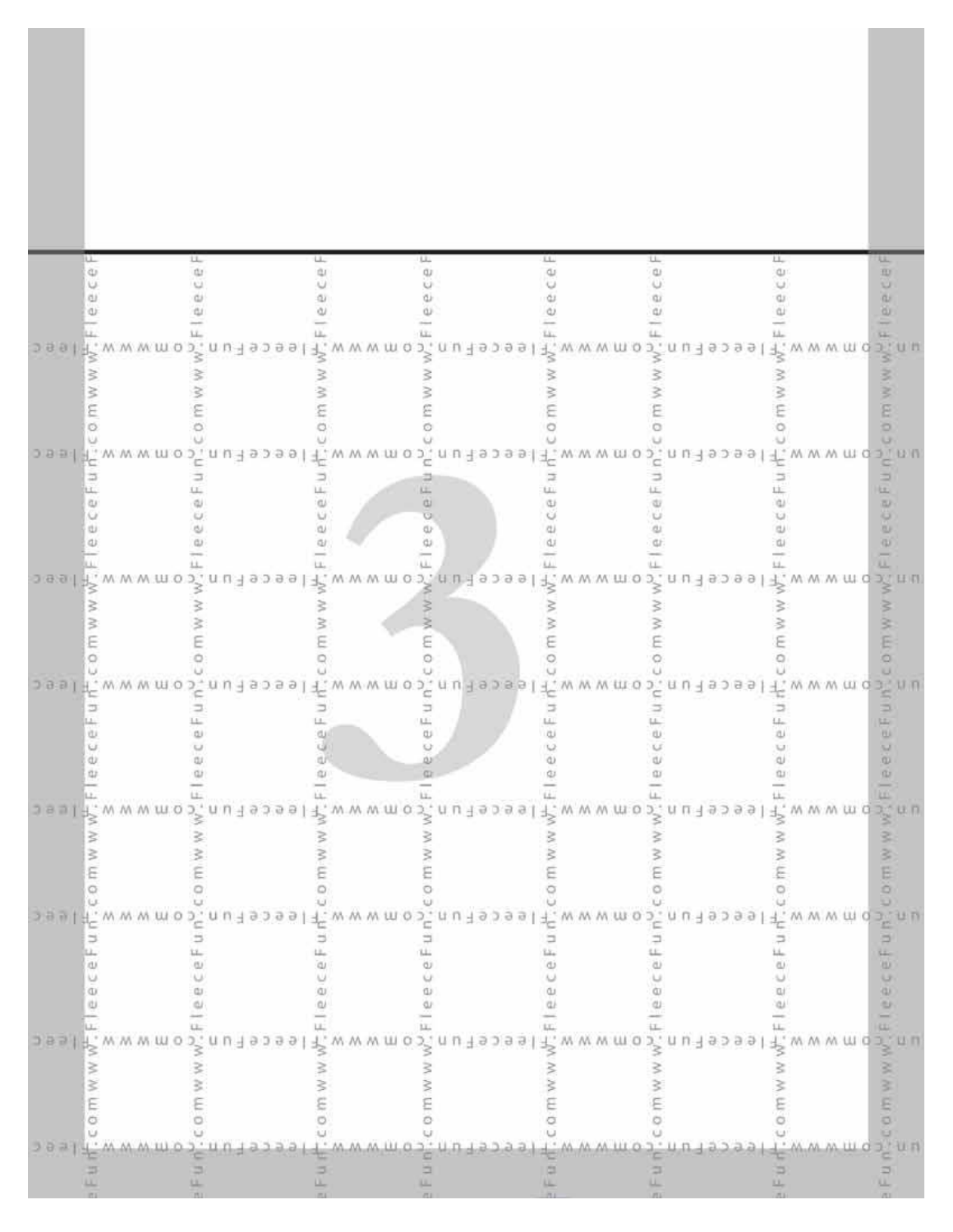| icelf<br>i tu           |          |  |          | 山山                                                                                                                                                                                                                  |  |  | éΕ              |  |  |  | ί.  |                                                       |  |  | Έ      |        |  |  |  | ب<br>ما       |  |  |  |
|-------------------------|----------|--|----------|---------------------------------------------------------------------------------------------------------------------------------------------------------------------------------------------------------------------|--|--|-----------------|--|--|--|-----|-------------------------------------------------------|--|--|--------|--------|--|--|--|---------------|--|--|--|
| otal                    |          |  |          |                                                                                                                                                                                                                     |  |  |                 |  |  |  |     |                                                       |  |  |        |        |  |  |  |               |  |  |  |
|                         |          |  |          |                                                                                                                                                                                                                     |  |  |                 |  |  |  |     |                                                       |  |  |        |        |  |  |  |               |  |  |  |
|                         |          |  |          | ⋚                                                                                                                                                                                                                   |  |  |                 |  |  |  | š   |                                                       |  |  |        | $\geq$ |  |  |  |               |  |  |  |
| om ww                   |          |  |          | Ю                                                                                                                                                                                                                   |  |  |                 |  |  |  |     |                                                       |  |  |        |        |  |  |  |               |  |  |  |
|                         |          |  |          |                                                                                                                                                                                                                     |  |  |                 |  |  |  |     |                                                       |  |  |        |        |  |  |  |               |  |  |  |
| ∍<br>$\frac{1}{2}$      |          |  |          |                                                                                                                                                                                                                     |  |  | u,              |  |  |  |     |                                                       |  |  | ĩ      |        |  |  |  |               |  |  |  |
| $\omega$                |          |  |          |                                                                                                                                                                                                                     |  |  |                 |  |  |  |     |                                                       |  |  |        |        |  |  |  |               |  |  |  |
| $\frac{1}{2}$<br>山      |          |  |          |                                                                                                                                                                                                                     |  |  | Φ<br>Ф          |  |  |  |     |                                                       |  |  | Φ<br>w |        |  |  |  |               |  |  |  |
| 13.                     |          |  |          | $\tilde{\mathcal{T}}_2 \cap \mathop{\mathrm{in}}\nolimits \exists \text{ some } 1 \leq \tilde{\mathcal{T}}_2 \text{ with } 0 \leq \tilde{\mathcal{T}}_1 \cap \mathop{\mathrm{in}}\nolimits \exists \text{ some } 1$ |  |  |                 |  |  |  |     | $\overrightarrow{r}$ www.mos <sup>2</sup> , nulleosal |  |  |        |        |  |  |  | 尖MMMW         |  |  |  |
|                         |          |  |          |                                                                                                                                                                                                                     |  |  |                 |  |  |  | š   |                                                       |  |  |        | W W    |  |  |  |               |  |  |  |
| o m w w                 |          |  |          |                                                                                                                                                                                                                     |  |  |                 |  |  |  | š   |                                                       |  |  |        | È      |  |  |  |               |  |  |  |
|                         |          |  |          |                                                                                                                                                                                                                     |  |  |                 |  |  |  |     |                                                       |  |  |        | o      |  |  |  |               |  |  |  |
| P                       |          |  |          | ) - n u 1 s > s s l 1 . w w w m o > . n u 1 s > s s l 1 . w w w m o > . n u 1 s > s s l                                                                                                                             |  |  |                 |  |  |  |     |                                                       |  |  |        |        |  |  |  | 土 M M M W     |  |  |  |
| $\frac{\omega}{\omega}$ |          |  |          |                                                                                                                                                                                                                     |  |  |                 |  |  |  |     |                                                       |  |  |        | ω      |  |  |  |               |  |  |  |
| $\frac{c}{2}$           |          |  |          |                                                                                                                                                                                                                     |  |  |                 |  |  |  |     |                                                       |  |  |        |        |  |  |  |               |  |  |  |
| ß,                      |          |  |          |                                                                                                                                                                                                                     |  |  |                 |  |  |  |     |                                                       |  |  |        |        |  |  |  |               |  |  |  |
|                         |          |  |          | デ, n u i 9 p 9 9 l i <sup>2</sup> . w w w m o i , n u i 9 p 9 9 l i <sup>3</sup> . w w w m o i , n u i 9 p 9 9 l i <sup>3</sup> . w w w m                                                                           |  |  |                 |  |  |  |     |                                                       |  |  |        |        |  |  |  |               |  |  |  |
|                         |          |  |          |                                                                                                                                                                                                                     |  |  |                 |  |  |  |     |                                                       |  |  |        |        |  |  |  |               |  |  |  |
|                         |          |  |          |                                                                                                                                                                                                                     |  |  |                 |  |  |  |     |                                                       |  |  |        |        |  |  |  |               |  |  |  |
| 꾑                       |          |  |          | nulabaalin, www.mob.nulabaalin.www.mob.nulabaal                                                                                                                                                                     |  |  |                 |  |  |  |     |                                                       |  |  |        |        |  |  |  | <b>I'MMMU</b> |  |  |  |
| P<br>ц.                 |          |  |          |                                                                                                                                                                                                                     |  |  |                 |  |  |  |     |                                                       |  |  |        |        |  |  |  |               |  |  |  |
| GI.<br>Φ                |          |  |          |                                                                                                                                                                                                                     |  |  |                 |  |  |  |     |                                                       |  |  |        |        |  |  |  |               |  |  |  |
| i qu                    |          |  |          |                                                                                                                                                                                                                     |  |  |                 |  |  |  |     |                                                       |  |  |        |        |  |  |  |               |  |  |  |
| ц.<br>$\frac{3}{8}$     |          |  | nulassel | → wwwmo>, nu tapaal → wwwmo>, nu tabaal                                                                                                                                                                             |  |  |                 |  |  |  |     |                                                       |  |  |        |        |  |  |  | t www.m       |  |  |  |
|                         |          |  |          |                                                                                                                                                                                                                     |  |  |                 |  |  |  |     |                                                       |  |  |        |        |  |  |  |               |  |  |  |
| 0 m w w                 |          |  |          |                                                                                                                                                                                                                     |  |  |                 |  |  |  |     |                                                       |  |  |        |        |  |  |  |               |  |  |  |
|                         |          |  |          |                                                                                                                                                                                                                     |  |  |                 |  |  |  |     |                                                       |  |  |        |        |  |  |  |               |  |  |  |
| Fu                      | ຈະ ແ ກ່ະ |  |          |                                                                                                                                                                                                                     |  |  | možnuispas<br>Ξ |  |  |  |     |                                                       |  |  |        |        |  |  |  |               |  |  |  |
| 中                       |          |  |          | u,<br>(L)                                                                                                                                                                                                           |  |  | w               |  |  |  | (1) |                                                       |  |  | 피      | 嘶      |  |  |  | u.<br>Ш.      |  |  |  |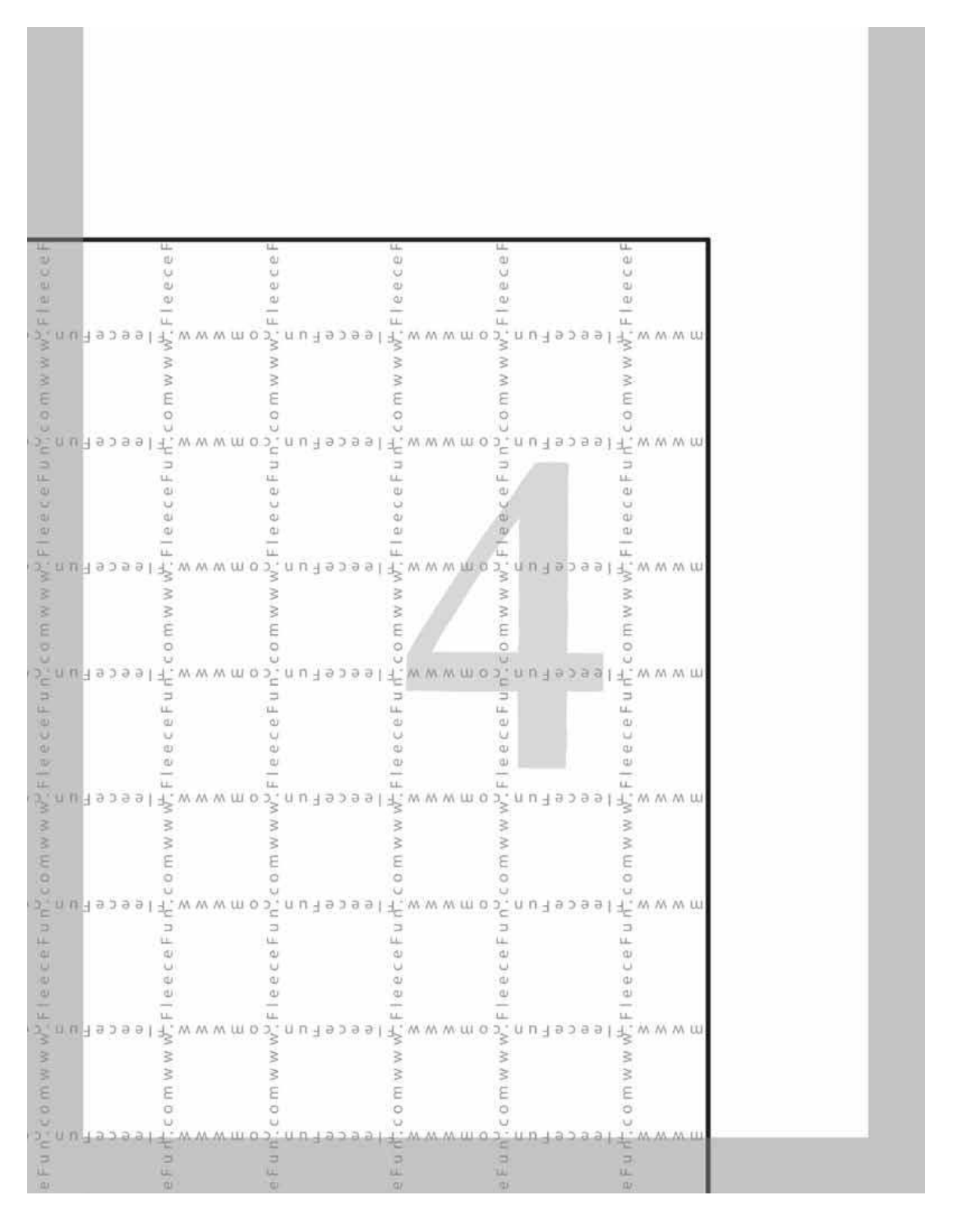| Ŵ                       | U.<br>ű)                   | щ.<br>GT.<br><b>GU</b><br>u<br>$\mathbb{Q}$<br>Ф                                                                                                                                                                                                                                                                                                                                      | AD.<br>υ<br>¢<br>Φ                                                 |
|-------------------------|----------------------------|---------------------------------------------------------------------------------------------------------------------------------------------------------------------------------------------------------------------------------------------------------------------------------------------------------------------------------------------------------------------------------------|--------------------------------------------------------------------|
| ω<br>азаа               | ш<br>M M W O<br>19098<br>₿ | $\omega$<br>ω<br>$\begin{array}{c} \widehat{\mathbb{H}} \\ \downarrow \vdots \\ \downarrow \end{array}$<br>19299<br>M. W. M. O<br>3                                                                                                                                                                                                                                                   | ω<br>M W W M O<br>uп.<br>4. 라고 급 균                                 |
|                         | O<br>M M W O<br>1939       | o m w w<br>U.<br>$E$ wwwmo<br>eeceruu                                                                                                                                                                                                                                                                                                                                                 | M M M W O<br>peceFun.c                                             |
| ω<br>9299               | M W W TH O<br>1933<br>š    | ŵ<br>ai.<br>œ<br>щ.<br>$\geq$ $\sim$ $\sim$ $\sim$ $\sim$<br>190991<br>w w                                                                                                                                                                                                                                                                                                            | ü<br>ω<br>щ<br>$\overrightarrow{P}$ www.mob.inuitedel              |
| O<br>араа               | O<br>wwmo<br>υ             | r o c<br>o<br>$\frac{1}{2}$ and $\sum_{i=1}^{n}$ is a $\sum_{i=1}^{n}$ where $\sum_{i=1}^{n}$<br>eecelcu                                                                                                                                                                                                                                                                              | O<br>wwwmopfnufebeal                                               |
| a.<br>8 J 8 Y           | αı<br>ω<br>īēd<br>W W M O  | ω<br>$q_I$<br>$\alpha$<br>$\begin{picture}(180,10) \put(0,0){\line(1,0){10}} \put(10,0){\line(1,0){10}} \put(10,0){\line(1,0){10}} \put(10,0){\line(1,0){10}} \put(10,0){\line(1,0){10}} \put(10,0){\line(1,0){10}} \put(10,0){\line(1,0){10}} \put(10,0){\line(1,0){10}} \put(10,0){\line(1,0){10}} \put(10,0){\line(1,0){10}} \put(10,0){\line(1,0){10}} \put(10,0){\line($<br>3088 | ω<br>$\begin{array}{c} W \ W \ W \ W \ \hline \end{array}$<br>9399 |
| O<br>9 J <del>3</del> 9 | o<br>7 m m u o j           | c<br>nulabasif www.mo5.nu<br><b>ReceF</b><br>щ<br>¢J.                                                                                                                                                                                                                                                                                                                                 | ۰<br>www.mop.nutabes<br>э<br>ш<br>LL.                              |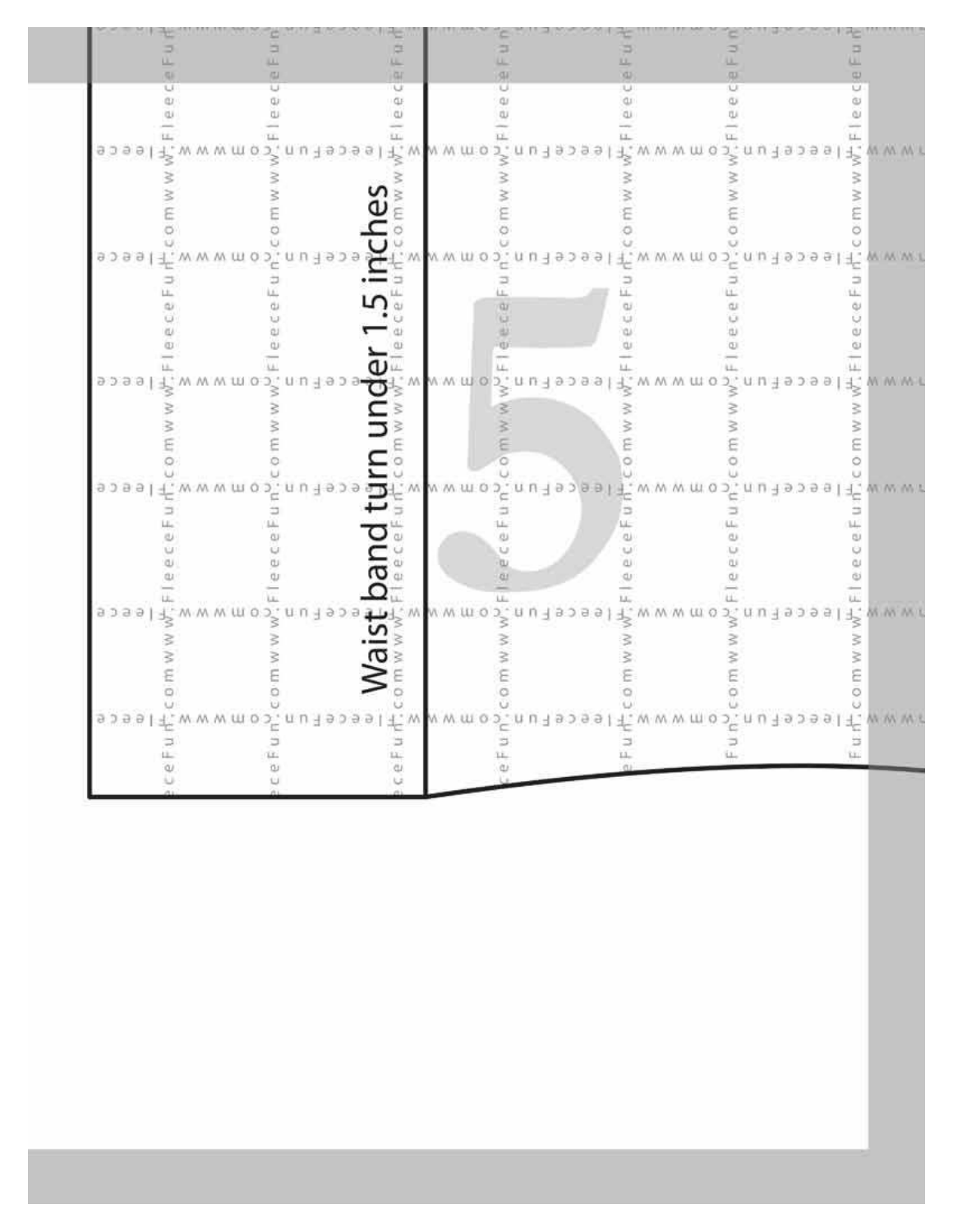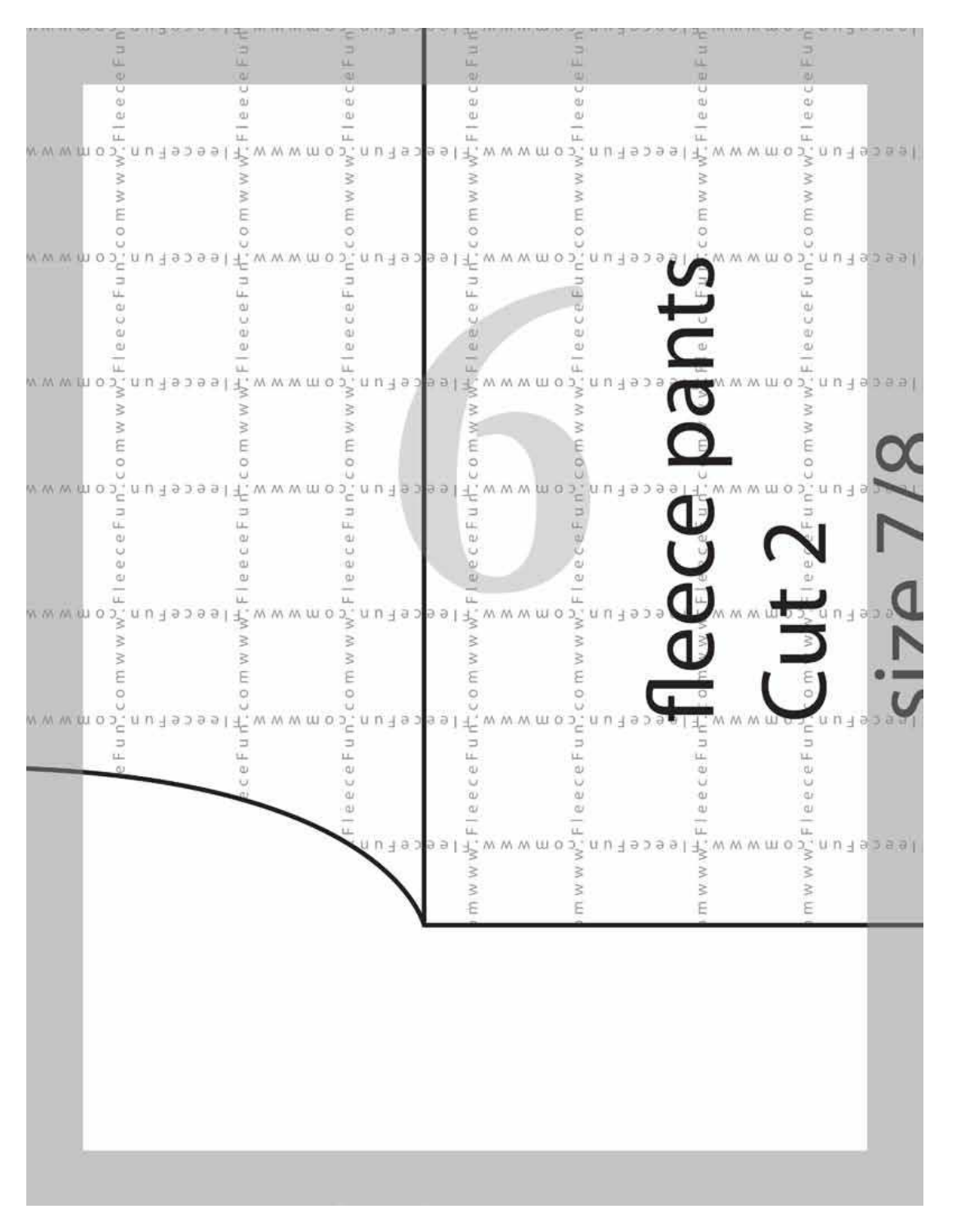|                                                                                                                                                              |                             |              |                                                                                                                                                                                                                                                                                              |                           | fU.<br>ш                                                                                                                                                                                                                                                                                                                                                                                                                                                                                                                                                                                                                                                                            |
|--------------------------------------------------------------------------------------------------------------------------------------------------------------|-----------------------------|--------------|----------------------------------------------------------------------------------------------------------------------------------------------------------------------------------------------------------------------------------------------------------------------------------------------|---------------------------|-------------------------------------------------------------------------------------------------------------------------------------------------------------------------------------------------------------------------------------------------------------------------------------------------------------------------------------------------------------------------------------------------------------------------------------------------------------------------------------------------------------------------------------------------------------------------------------------------------------------------------------------------------------------------------------|
|                                                                                                                                                              |                             |              |                                                                                                                                                                                                                                                                                              |                           |                                                                                                                                                                                                                                                                                                                                                                                                                                                                                                                                                                                                                                                                                     |
|                                                                                                                                                              |                             |              | 190991                                                                                                                                                                                                                                                                                       | M M M UL                  |                                                                                                                                                                                                                                                                                                                                                                                                                                                                                                                                                                                                                                                                                     |
|                                                                                                                                                              |                             |              |                                                                                                                                                                                                                                                                                              |                           |                                                                                                                                                                                                                                                                                                                                                                                                                                                                                                                                                                                                                                                                                     |
|                                                                                                                                                              |                             |              |                                                                                                                                                                                                                                                                                              |                           |                                                                                                                                                                                                                                                                                                                                                                                                                                                                                                                                                                                                                                                                                     |
|                                                                                                                                                              |                             |              |                                                                                                                                                                                                                                                                                              |                           | O.                                                                                                                                                                                                                                                                                                                                                                                                                                                                                                                                                                                                                                                                                  |
|                                                                                                                                                              |                             |              |                                                                                                                                                                                                                                                                                              |                           |                                                                                                                                                                                                                                                                                                                                                                                                                                                                                                                                                                                                                                                                                     |
|                                                                                                                                                              | 1 U -1 9 J 9 9 1            | WWWMD0       | nuiseself.                                                                                                                                                                                                                                                                                   | M M M W O<br>$.001-9.099$ |                                                                                                                                                                                                                                                                                                                                                                                                                                                                                                                                                                                                                                                                                     |
|                                                                                                                                                              |                             |              |                                                                                                                                                                                                                                                                                              |                           | ⇒                                                                                                                                                                                                                                                                                                                                                                                                                                                                                                                                                                                                                                                                                   |
|                                                                                                                                                              |                             |              |                                                                                                                                                                                                                                                                                              |                           | w                                                                                                                                                                                                                                                                                                                                                                                                                                                                                                                                                                                                                                                                                   |
|                                                                                                                                                              |                             |              |                                                                                                                                                                                                                                                                                              |                           | ω<br>ш.                                                                                                                                                                                                                                                                                                                                                                                                                                                                                                                                                                                                                                                                             |
|                                                                                                                                                              |                             |              |                                                                                                                                                                                                                                                                                              |                           |                                                                                                                                                                                                                                                                                                                                                                                                                                                                                                                                                                                                                                                                                     |
|                                                                                                                                                              | м м м ш о э́п и ∃ в э в в і |              | www.mop.nuispae                                                                                                                                                                                                                                                                              | TW W. W. U.L. O. D<br>а   | 399<br>M M M                                                                                                                                                                                                                                                                                                                                                                                                                                                                                                                                                                                                                                                                        |
|                                                                                                                                                              |                             |              |                                                                                                                                                                                                                                                                                              |                           | 3                                                                                                                                                                                                                                                                                                                                                                                                                                                                                                                                                                                                                                                                                   |
|                                                                                                                                                              |                             |              |                                                                                                                                                                                                                                                                                              |                           |                                                                                                                                                                                                                                                                                                                                                                                                                                                                                                                                                                                                                                                                                     |
|                                                                                                                                                              |                             |              |                                                                                                                                                                                                                                                                                              |                           | F<br>o                                                                                                                                                                                                                                                                                                                                                                                                                                                                                                                                                                                                                                                                              |
|                                                                                                                                                              |                             |              |                                                                                                                                                                                                                                                                                              |                           |                                                                                                                                                                                                                                                                                                                                                                                                                                                                                                                                                                                                                                                                                     |
| EH, ' M M M U O                                                                                                                                              | 9.399                       |              | 1149099                                                                                                                                                                                                                                                                                      |                           | ы                                                                                                                                                                                                                                                                                                                                                                                                                                                                                                                                                                                                                                                                                   |
|                                                                                                                                                              |                             |              |                                                                                                                                                                                                                                                                                              |                           |                                                                                                                                                                                                                                                                                                                                                                                                                                                                                                                                                                                                                                                                                     |
|                                                                                                                                                              |                             |              |                                                                                                                                                                                                                                                                                              |                           |                                                                                                                                                                                                                                                                                                                                                                                                                                                                                                                                                                                                                                                                                     |
|                                                                                                                                                              |                             |              |                                                                                                                                                                                                                                                                                              |                           | W.                                                                                                                                                                                                                                                                                                                                                                                                                                                                                                                                                                                                                                                                                  |
|                                                                                                                                                              |                             |              |                                                                                                                                                                                                                                                                                              |                           |                                                                                                                                                                                                                                                                                                                                                                                                                                                                                                                                                                                                                                                                                     |
| MMMWW03                                                                                                                                                      | 9.0.9.9                     | M W W M DJ 0 | 49000                                                                                                                                                                                                                                                                                        | MMWO.<br>u n -1 9 2 9 9   | M.M.M.UJ.O                                                                                                                                                                                                                                                                                                                                                                                                                                                                                                                                                                                                                                                                          |
|                                                                                                                                                              |                             |              |                                                                                                                                                                                                                                                                                              |                           | š                                                                                                                                                                                                                                                                                                                                                                                                                                                                                                                                                                                                                                                                                   |
|                                                                                                                                                              |                             |              |                                                                                                                                                                                                                                                                                              |                           |                                                                                                                                                                                                                                                                                                                                                                                                                                                                                                                                                                                                                                                                                     |
|                                                                                                                                                              |                             |              |                                                                                                                                                                                                                                                                                              |                           | o                                                                                                                                                                                                                                                                                                                                                                                                                                                                                                                                                                                                                                                                                   |
|                                                                                                                                                              |                             |              |                                                                                                                                                                                                                                                                                              |                           |                                                                                                                                                                                                                                                                                                                                                                                                                                                                                                                                                                                                                                                                                     |
| üñ                                                                                                                                                           |                             |              |                                                                                                                                                                                                                                                                                              |                           |                                                                                                                                                                                                                                                                                                                                                                                                                                                                                                                                                                                                                                                                                     |
|                                                                                                                                                              |                             |              |                                                                                                                                                                                                                                                                                              |                           | eFun                                                                                                                                                                                                                                                                                                                                                                                                                                                                                                                                                                                                                                                                                |
| ece                                                                                                                                                          | ceFu                        | Ú            |                                                                                                                                                                                                                                                                                              |                           | $Ce + U$<br>$\overline{\omega}$                                                                                                                                                                                                                                                                                                                                                                                                                                                                                                                                                                                                                                                     |
|                                                                                                                                                              | $\omega$                    | ω            |                                                                                                                                                                                                                                                                                              |                           | gn.                                                                                                                                                                                                                                                                                                                                                                                                                                                                                                                                                                                                                                                                                 |
| ¢                                                                                                                                                            | ψ                           | Q)           |                                                                                                                                                                                                                                                                                              |                           |                                                                                                                                                                                                                                                                                                                                                                                                                                                                                                                                                                                                                                                                                     |
|                                                                                                                                                              |                             | O            |                                                                                                                                                                                                                                                                                              |                           |                                                                                                                                                                                                                                                                                                                                                                                                                                                                                                                                                                                                                                                                                     |
|                                                                                                                                                              |                             |              |                                                                                                                                                                                                                                                                                              |                           |                                                                                                                                                                                                                                                                                                                                                                                                                                                                                                                                                                                                                                                                                     |
| $\begin{array}{rcl}\n & \times & \times & \times \\  & \times & \times & \times \\  & \times & \times & \times \\  & \times & \times & \times\n \end{array}$ |                             |              |                                                                                                                                                                                                                                                                                              |                           | $\frac{1}{2} \sum_{i=1}^{n} \frac{1}{2} \sum_{i=1}^{n} \frac{1}{2} \sum_{i=1}^{n} \frac{1}{2} \sum_{i=1}^{n} \frac{1}{2} \sum_{i=1}^{n} \frac{1}{2} \sum_{i=1}^{n} \frac{1}{2} \sum_{i=1}^{n} \frac{1}{2} \sum_{i=1}^{n} \frac{1}{2} \sum_{i=1}^{n} \frac{1}{2} \sum_{i=1}^{n} \frac{1}{2} \sum_{i=1}^{n} \frac{1}{2} \sum_{i=1}^{n} \frac{1}{2} \sum_{i=1}^{n$<br>$x = 1$<br>$x = 1$<br>$x = 2$<br>$x = 3$<br>$x = 1$<br>$x = 1$<br>$x = 1$<br>$x = 1$<br>$x = 2$<br>$x = 1$<br>$x = 2$<br>$x = 3$<br>$x = 1$<br>$x = 1$<br>$x = 2$<br>$x = 1$<br>$x = 1$<br>$x = 2$<br>$x = 1$<br>$x = 2$<br>$x = 1$<br>$x = 1$<br>$x = 1$<br>$x = 1$<br>$x = 1$<br>$x = 2$<br>$x = 1$<br>$x = 1$ |
|                                                                                                                                                              |                             |              |                                                                                                                                                                                                                                                                                              |                           |                                                                                                                                                                                                                                                                                                                                                                                                                                                                                                                                                                                                                                                                                     |
|                                                                                                                                                              |                             |              | $3.4$<br>$3.4$<br>$3.4$<br>$4.4$<br>$5.4$<br>$6.4$<br>$7.4$<br>$8.4$<br>$9.4$<br>$1.4$<br>$1.4$<br>$1.4$<br>$1.4$<br>$1.4$<br>$1.4$<br>$1.4$<br>$1.4$<br>$1.4$<br>$1.4$<br>$1.4$<br>$1.4$<br>$1.4$<br>$1.4$<br>$1.4$<br>$1.4$<br>$1.4$<br>$1.4$<br>$1.4$<br>$1.4$<br>$1.4$<br>$1.4$<br>$1.4$ |                           |                                                                                                                                                                                                                                                                                                                                                                                                                                                                                                                                                                                                                                                                                     |
|                                                                                                                                                              |                             |              |                                                                                                                                                                                                                                                                                              |                           |                                                                                                                                                                                                                                                                                                                                                                                                                                                                                                                                                                                                                                                                                     |
|                                                                                                                                                              |                             |              |                                                                                                                                                                                                                                                                                              |                           |                                                                                                                                                                                                                                                                                                                                                                                                                                                                                                                                                                                                                                                                                     |
|                                                                                                                                                              |                             |              |                                                                                                                                                                                                                                                                                              |                           |                                                                                                                                                                                                                                                                                                                                                                                                                                                                                                                                                                                                                                                                                     |
|                                                                                                                                                              |                             |              |                                                                                                                                                                                                                                                                                              |                           |                                                                                                                                                                                                                                                                                                                                                                                                                                                                                                                                                                                                                                                                                     |
|                                                                                                                                                              |                             |              |                                                                                                                                                                                                                                                                                              |                           |                                                                                                                                                                                                                                                                                                                                                                                                                                                                                                                                                                                                                                                                                     |
|                                                                                                                                                              |                             |              |                                                                                                                                                                                                                                                                                              |                           |                                                                                                                                                                                                                                                                                                                                                                                                                                                                                                                                                                                                                                                                                     |
|                                                                                                                                                              |                             |              |                                                                                                                                                                                                                                                                                              |                           |                                                                                                                                                                                                                                                                                                                                                                                                                                                                                                                                                                                                                                                                                     |
|                                                                                                                                                              |                             |              |                                                                                                                                                                                                                                                                                              |                           |                                                                                                                                                                                                                                                                                                                                                                                                                                                                                                                                                                                                                                                                                     |
|                                                                                                                                                              |                             |              |                                                                                                                                                                                                                                                                                              |                           |                                                                                                                                                                                                                                                                                                                                                                                                                                                                                                                                                                                                                                                                                     |
|                                                                                                                                                              |                             |              |                                                                                                                                                                                                                                                                                              |                           |                                                                                                                                                                                                                                                                                                                                                                                                                                                                                                                                                                                                                                                                                     |
|                                                                                                                                                              |                             |              |                                                                                                                                                                                                                                                                                              |                           |                                                                                                                                                                                                                                                                                                                                                                                                                                                                                                                                                                                                                                                                                     |